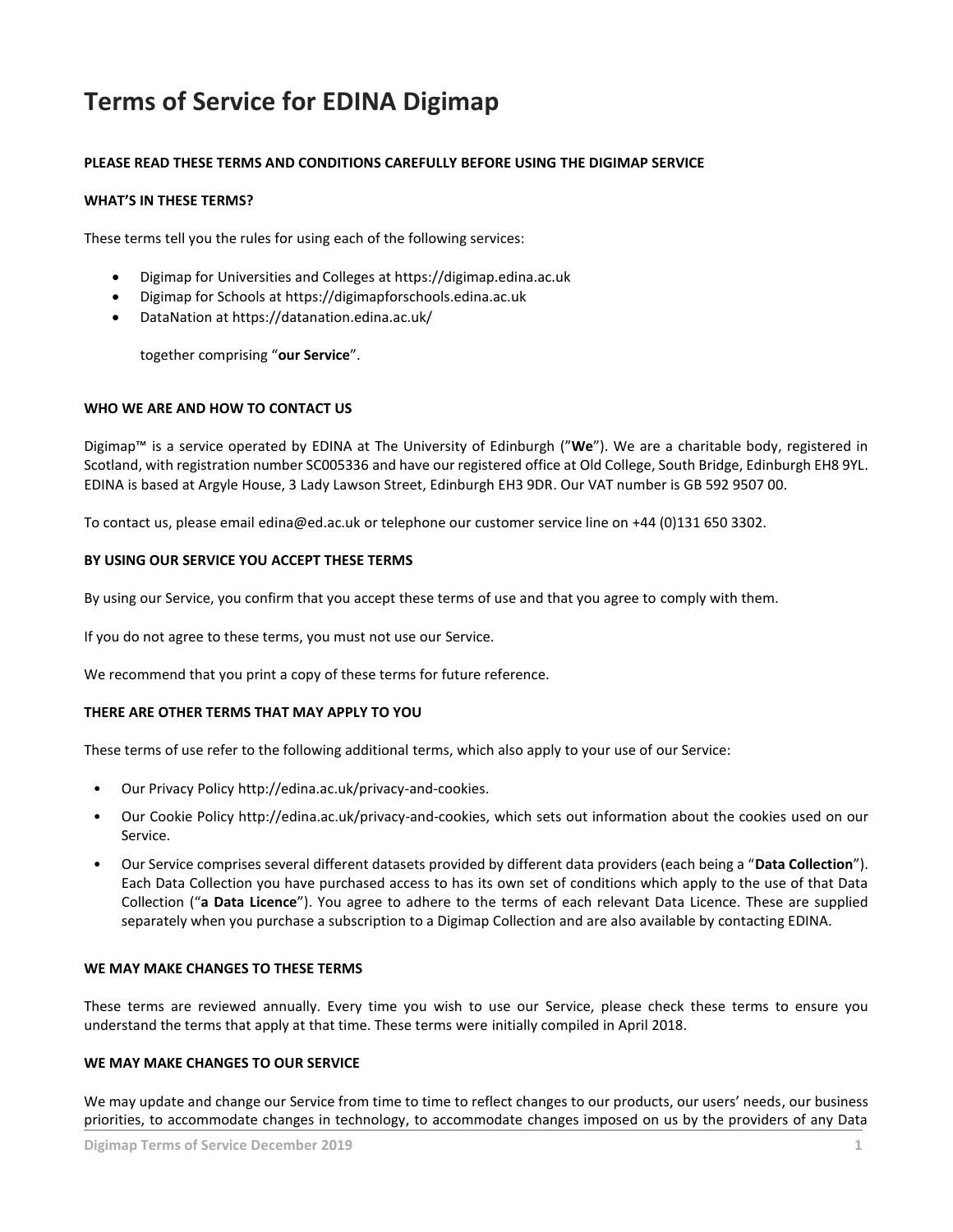Collection or where a change in the law requires us to make changes to the operation of the Service. We will try to give you reasonable notice of any major changes, wherever possible.

# **SERVICE LEVELS**

Our Service will provide access to a range of map and map data collections, to which you may subscribe. Depending upon the subscription purchased, access to the data may be provided in one of two ways:

- 1. Mapping (view only) services: Mapping interfaces will provide a range of tools to allow the user to view and interact with the maps provided. This will include, measurement, annotation and printing facilities among others. The tools available may vary from time to time according to user demand and our business priorities.
- 2. Data download (search and retrieve) services: Data download interfaces will provide the ability to download data in a variety of formats. In order to access data download facilities users must be individually registered with our Service. This will include providing an email address. Data downloads will be notified by email.

Although we will use our reasonable endeavours to make our Service available 24 hours a day, 365 days a year, we do not guarantee that our Service, or any content on it, will always be available or be uninterrupted. We may suspend or withdraw or restrict the availability of all or any part of our Service for business and operational reasons or for scheduled maintenance. We will try to give you reasonable notice of any such suspension or withdrawal.

The Digimap Service is considered to be available if users can:

- Search for a location
- View maps
- Create maps for printing
- Place a request for, and subsequently download, data

We will use our reasonable endeavours to make our Service available for 99.00% of scheduled uptime.

Scheduled maintenance will be less than 20.8 hours in any consecutive 12-month period.

Data updates are available for some Data Collections. Where these are available, they will be provided as soon as practicable following their delivery from the data suppliers. This may vary between different sections of our Service.

We offer support for the use of our Service. Our helpdesk will be available to all users at subscribing organisations between 9am and 5pm, Mondays to Fridays. You can contact us by telephone or email, or by any other means we may make available to you from time to time, for example, online chat facilities. An answerphone will record enquiries when the helpdesk is not staffed.

No Helpdesk cover is provided on days when the University of Edinburgh is closed or as otherwise notified to you in advance.

We will aim to acknowledge all queries within 1 working day. We aim to resolve 90% of all enquires within 5 working days and 98% of all enquires within 20 working days.

We will offer online training webinars as part of your subscription to our Service. These will be open to any user of our Service who wishes to attend, although places will be limited for each webinar. Training will cover a variety of topics related to our Service which will be determined by user needs and our business priorities.

# **SERVICE REPORTING**

EDINA will supply to specified representatives of each subscribing organisation, usage metrics which are appropriate to the Service in question. This may include, for example but without limitation, as applicable:

- Number of registered users
- Number of sessions or logins
- Number of maps viewed
- Number of maps printed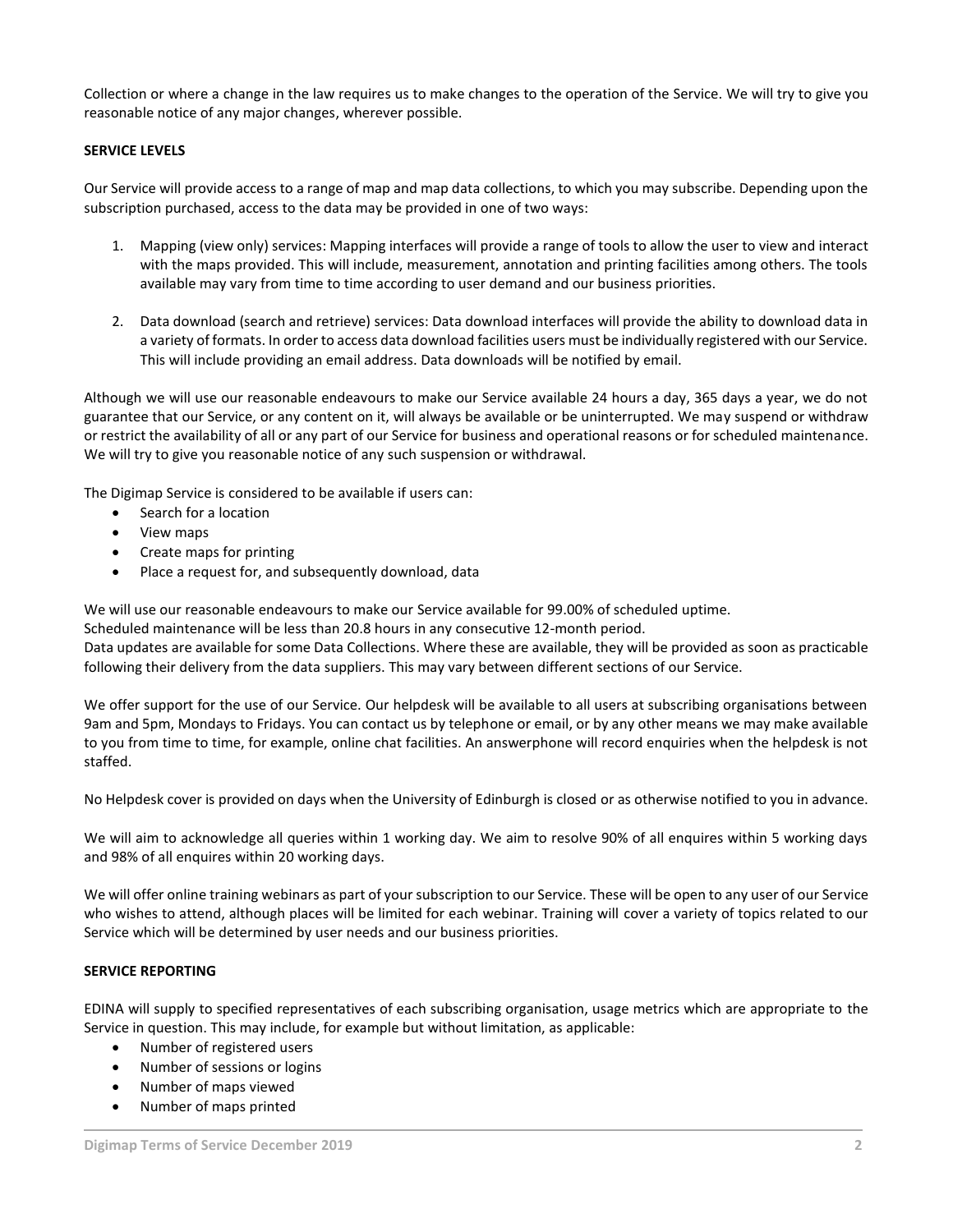- Number of data files downloaded
- Number of searches requested

Not all metrics are available for every Service.

You are responsible for ensuring that all persons who access our Service through your internet connection or institutional network are aware of these terms of use and other applicable terms and conditions, and that they comply with them.

#### **THE DIGIMAP SERVICE FEES AND PAYMENT**

Our Service is made available to you and to users at your institution upon payment of the subscription fee as advertised. These fees will be reviewed annually and may be updated.

Subscription payments cover a period of 12 months. Our Service may be offered on a pro-rata basis upon payment of the appropriate pro-rated fee.

## **YOU MUST KEEP YOUR ACCOUNT DETAILS SAFE**

If you choose, or you are provided with, a user identification code, password or any other piece of information as part of our security procedures, you must treat such information as confidential. You must not disclose it to any third party.

We have the right to disable any user access to our Service, at any time, if in our reasonable opinion you or the user have failed to comply with any of the provisions of these terms of use or the terms of the Data Licence(s) you have agreed to. Each Data Licence includes terms relating to the consequences and actions which must be taken in the event of a breach of such terms. We will act in accordance with each applicable Data Licence.

If you know or suspect that anyone other than you knows your user identification code or password, you must promptly notify us at **edina@ed.ac.uk** or +44 (0) 131 650 3302.

## **HOW YOU MAY USE OUR SERVICE**

We are the owner or the licensee of all intellectual property rights in our Service. Those works are protected by copyright laws and treaties around the world. All such rights are reserved.

You may use our Service for '**Educational Use**'. This means use for or in connection with teaching, learning, academic and sponsored research and/or private study, at or in connection with a subscribing institution, whether on site, or remotely. It covers use at all levels, including schools, colleges, universities, research councils and other related entities. It covers any activities that a fair minded and reasonable person would consider falls within the spirit and intention of Educational Use.

Our status (and that of any identified contributors) as the creators and/or providers of our Service must always be acknowledged.

You must not use any part of the content on our site for commercial purposes without obtaining a licence to do so from us or our licensors.

If you print off, copy or download any part of our Service in breach of these terms of use, your right to use our Service will cease immediately and you must, at our option, return or destroy any copies of the materials you have made.

## **DO NOT RELY ON INFORMATION IN THIS SERVICE**

The content of our Service is provided for Educational Use only. It is not intended to amount to advice on which you should rely. You must obtain professional or specialist advice before taking, or refraining from, any action on the basis of the content on our Service.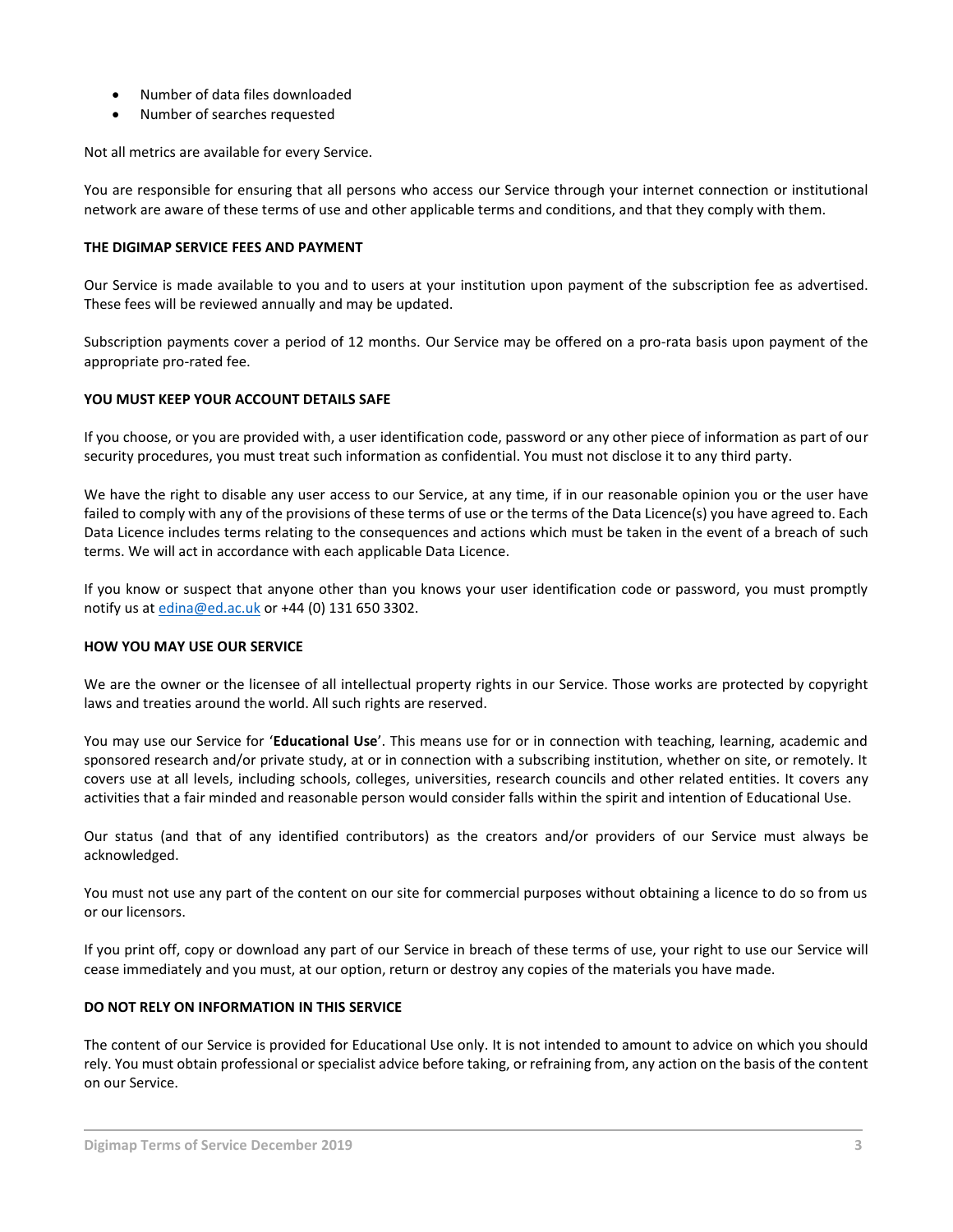Although we make reasonable efforts to update the information contained in our Service, we make no representations, warranties or guarantees, whether express or implied, that the content in our Service is accurate, complete or up to date, except as provided for in any Data Licence.

#### **WE ARE NOT RESPONSIBLE FOR WEBSITES WE LINK TO**

Where our Service contains links to other sites and resources provided by third parties, these links are provided for your information only. Such links should not be interpreted as approval by us of those linked websites or information you may obtain from them.

We have no control over the contents of those sites or resources.

#### **OUR RESPONSIBILITY FOR LOSS OR DAMAGE SUFFERED BY YOU**

We do not exclude or limit in any way our liability to you where it would be unlawful to do so. This includes liability for death or personal injury caused by our negligence or the negligence of our employees, agents or subcontractors and for fraud or fraudulent misrepresentation.

Different limitations and exclusions of liability will apply to liability arising as a result of your use of each of the Data Collections you have subscribed to access. These liabilities are set out in the Data Licences for each Data Collection.

We only provide our Service for Educational Use. You agree not to use our site for any commercial or business purposes, and we have no liability to you for any loss of profit, loss of business, business interruption, or loss of business opportunity.

## **HOW WE MAY USE YOUR PERSONAL INFORMATION**

We will only use your personal information as set out in our Privacy Notices:

- Digimap for Universities and Colleges: https://digimap.edina.ac.uk/webhelp/digimapsupport/access/digimap\_collections\_privacy\_notice\_v4.pdf
- Digimap for Schools: https://digimapforschools.edina.ac.uk/files/dfs\_privacy\_statement.pdf
- DataNation: https://datanation.edina.ac.uk/datanation/docs/DN\_privacy\_statement.pdf

## **ACCEPTABLE USE: UPLOADING CONTENT TO OUR SERVICE**

Whenever you make use of a feature that allows you to upload content to our site you must not upload:

- offensive, obscene or indecent images, data or other material, or any data capable of being resolved into obscene or indecent images or material;
- unlawful material, or material that is defamatory, threatening, discriminatory, extremist or which has the potential to radicalise themselves or others;
- material which is subsequently used to facilitate harassment, bullying and/or victimisation;
- material which promotes discrimination on the basis of race, gender, religion or belief, disability, age or sexual orientation;
- material with the intent to defraud or which is likely to deceive;
- material which advocates or promotes any unlawful act;
- material that infringes the intellectual property rights or privacy rights of a third party, or that is in breach of a legal duty owed to another party; or
- material that brings our Service into disrepute.

You warrant that any such contribution does comply with those standards, and you will be liable to us and indemnify us for any breach of that warranty. This means you will be responsible for any loss or damage we suffer as a result of your breach of warranty.

Any content you upload to our site will be considered non-confidential and non-proprietary. You retain all of your ownership rights in your content, but you are required to grant us a limited licence to use, store and copy that content and to distribute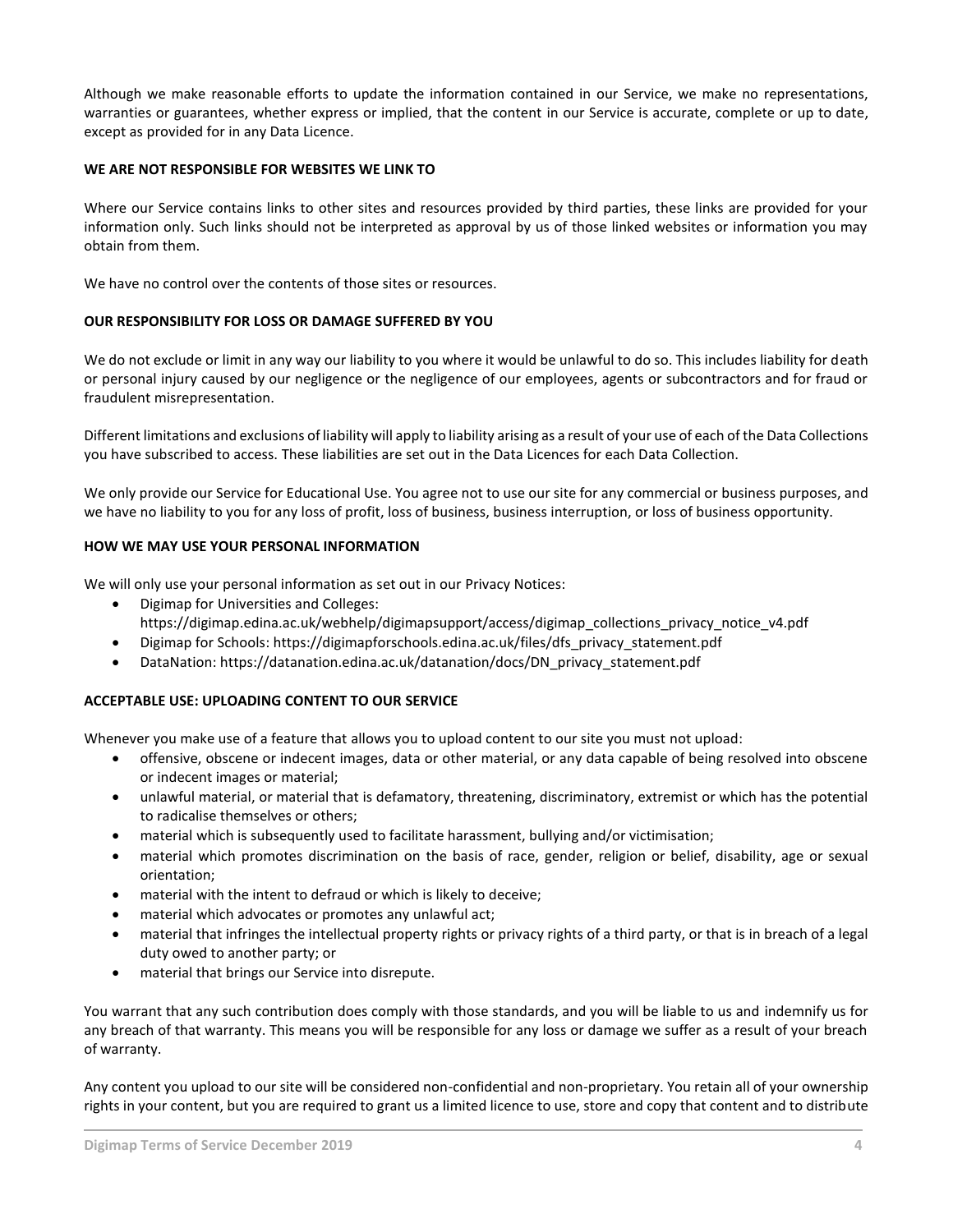and make it available to other users within your organisation. When you upload content to our Service, you grant us the right to use, store and copy that content and to distribute it and make it available to other users within your organisation.

We also have the right to disclose your identity to any user within your organisation who is claiming that any content posted or uploaded by you to our Service constitutes a violation of their intellectual property rights, or of their right to privacy.

We have the right to remove any posting you make on our Service if, in our opinion, your post does not comply with the content standards set out above.

You are solely responsible for securing and backing up your content.

#### **WE ARE NOT RESPONSIBLE FOR VIRUSES AND YOU MUST NOT INTRODUCE THEM**

We do not guarantee that our Service will be secure or free from bugs or viruses.

You are responsible for configuring your information technology, computer programmes and platform to access our Service. You should use your own virus protection software.

You must not misuse our site by knowingly introducing viruses, trojans, worms, logic bombs or other material that is malicious or technologically harmful. You must not attempt to gain unauthorised access to our site, the server on which our site is stored or any server, computer or database connected to our site. You must not attack our site via a denial-of-service attack or a distributed denial-of service attack. By breaching this provision, you would commit a criminal offence under the Computer Misuse Act 1990. We will report any such breach to the relevant law enforcement authorities and we will cooperate with those authorities by disclosing your identity to them. In the event of such a breach, your right to use our site will cease immediately.

#### **RULES ABOUT LINKING TO OUR SITE**

You may link to our Service home page, provided you do so in a way that is fair and legal and does not damage our reputation or take advantage of it.

You must not establish a link in such a way as to suggest any form of association, approval or endorsement on our part where none exists, without our prior consent.

You must not establish a link to our site in any website that is not owned by you.

Our Service must not be framed on any other site

We reserve the right to withdraw linking permission without notice.

The website in which you are linking must comply in all respects with the content standards set out above under Acceptable Use of Our Service.

If you wish to link to or make any use of content in our Service other than that set out above or in the Data Licences you have agreed to, please contact [edina@ed.ac.uk](mailto:edina@ed.ac.uk) .

#### **WHICH COUNTRY'S LAWS APPLY TO ANY DISPUTES?**

Please note that these terms of use, their subject matter and their formation, are governed by English law. You and we both agree that the courts of England and Wales will have jurisdiction except that if you are a resident of Northern Ireland you may also bring proceedings in Northern Ireland, and if you are resident of Scotland, you may also bring proceedings in Scotland. As we are based in Scotland, we may also bring proceedings in Scotland.

#### **OUR TRADE MARKS ARE REGISTERED**